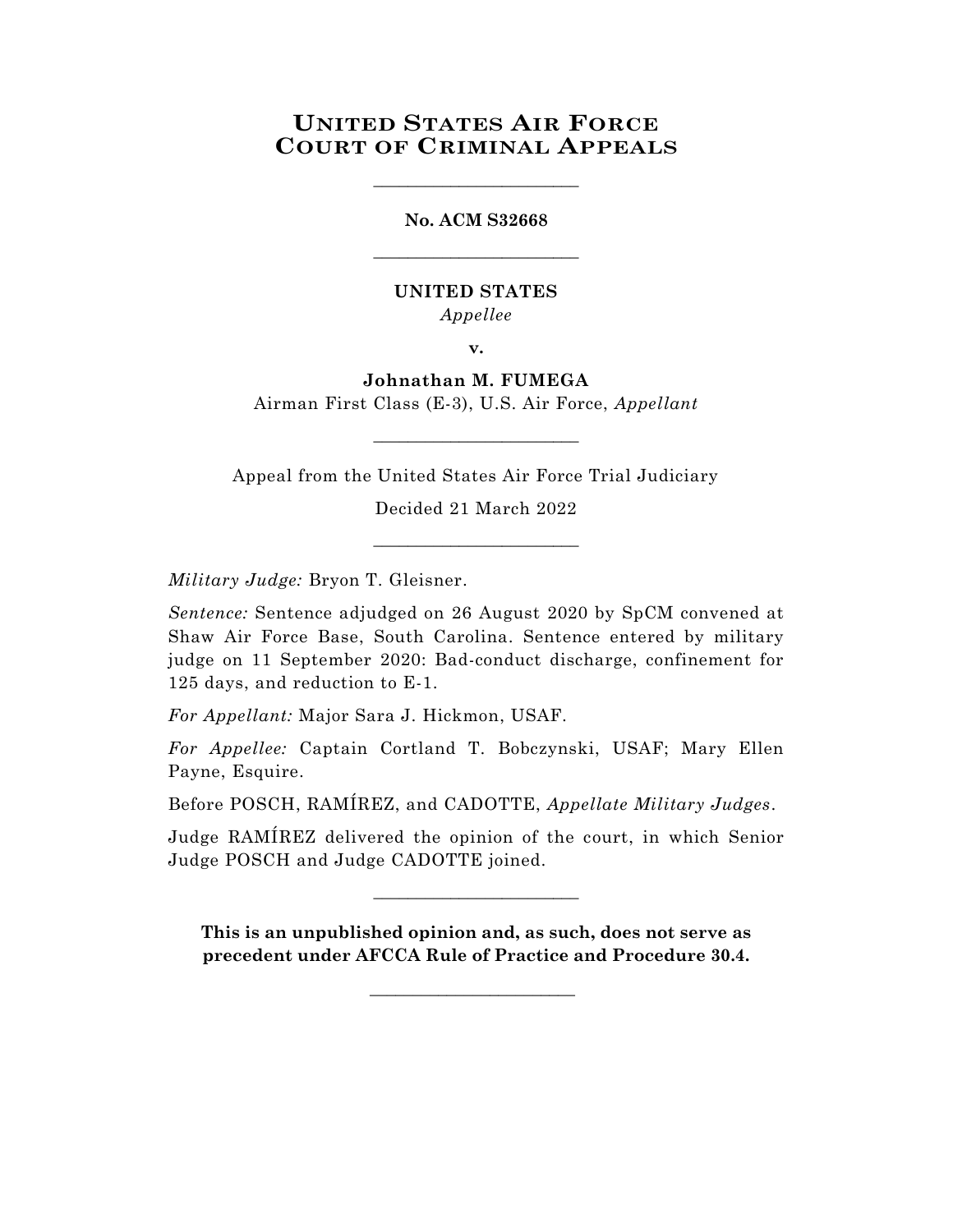### RAMÍREZ, Judge:

A military judge sitting as a special court-martial convicted Appellant, in accordance with his pleas and pursuant to a plea agreement, of one specification each of wrongful use of heroin and fentanyl on divers occasions, and one specification of wrongful possession of methadone, all in violation of Article 112a, Uniform Code of Military Justice (UCMJ) 10 U.S.C. § 912a. 1

The plea agreement provided for a sentencing range of between 90 and 150 days of confinement. The plea agreement also provided that periods of confinement were to be served concurrently. There were no other limitations on the sentence that could be imposed. After accepting Appellant's pleas of guilty, the military judge sentenced Appellant to a bad-conduct discharge, confinement for 125 days, <sup>2</sup> and reduction to the grade of E-1. The convening authority took no action on the sentence.

Appellant raises one issue on appeal: whether Appellant received ineffective assistance of counsel. <sup>3</sup> We find no material prejudice to a substantial right of Appellant and affirm the findings and sentence.

#### **I. BACKGROUND**

Appellant began his service to the Air Force on 2 January 2019. While at Shaw Air Force Base (AFB), his first duty station, and before he received his first enlisted performance report, he was already using heroin, fentanyl, and methadone. 4

The criminal investigation in this case began when Appellant requested repairs to his dorm room. While the maintenance technician was working in Appellant's room, he saw, in plain sight, approximately five syringe needles and a spoon with a piece of light brown cotton sitting in the center of an open drawer. The individual working in Appellant's dorm room notified his chain of command. The matter was referred to the Security Forces Office of Investiga-

<sup>1</sup> As the charged timeframe is from 1 January 2020 to 21 April 2020, all references in this opinion to the Uniform Code of Military Justice (UCMJ) and Rules for Courts-Martial are to the *Manual for Courts-Martial*, *United States* (2019 ed.).

<sup>2</sup> Specifically, the military judge sentenced Appellant to be confined for 100 days on Specification 1 (heroin use), to be confined for 125 days on Specification 2 (fentanyl use), and to be confined for 90 days on Specification 3 (methadone possession).

<sup>3</sup> Appellant raises this issue pursuant to *United States v. Grostefon*, 12 M.J. 431 (C.M.A. 1982).

<sup>4</sup> Although Appellant was only charged with possessing methadone, he admitted during his guilty plea inquiry that he used methadone.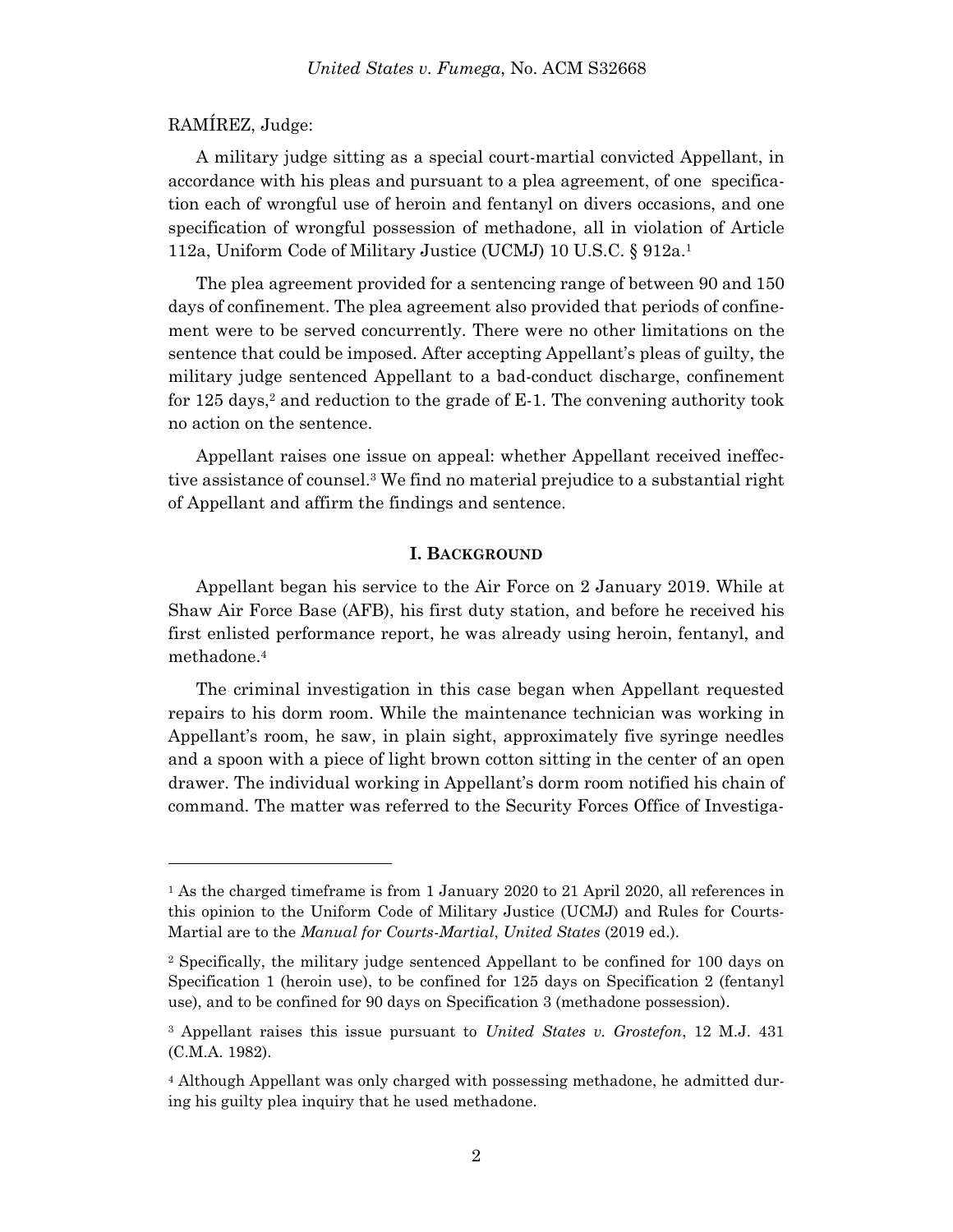tions, which obtained Appellant's verbal consent to search the dorm room. Heroin, drug paraphernalia (six syringes with drug residue on them and a spoon), and a vanilla extract bottle containing methadone were seized.

Based on the drug seizure, Appellant was drug tested by urinalysis, and he tested positive for heroin, hydromorphone, and morphine. Based on his drug use, Appellant was sent to a substance abuse treatment facility in Texas. However, approximately two weeks later, Appellant refused to stay in treatment and left the facility. While Appellant was in treatment, a new search authorization was granted for his military dorm room at Shaw AFB, where additional syringes were found (one had an unknown white residue on the tip). Additionally, a metal spoon with a dried substance on it was also found. Testing determined that the substances were heroin.

After leaving treatment, Appellant went back to his duty station. In time, Appellant's suitemate called the Base Defense Operations Center to report that Appellant was acting erratically and a security forces patrolman was sent to the dorms where he observed what appeared to be self-inflicted scratches on Appellant's neck and arms, as well as dilated pupils, and exaggerated and fast speech. Additionally, Appellant was slapping his hands together while rocking back and forth. Emergency Medical Service (EMS) personnel responded and observed Appellant "agitated with hot/flushed skin, pin-point pupils, rapid pulse, high blood pressure, and slurred speech." This led to Appellant providing another urine sample which tested positive for fentanyl.

Subsequent to this incident, Appellant called 911 seeking an emergency response. EMS responded to find Appellant vomiting with traces of blood, having pin-point pupils, and hot/flushed skin. EMS suspected opioid use. Appellant was transported to a medical center where his squadron assigned members of his unit to consistently observe him for his own safety. While at the medical center, Appellant asked one of the unit members assigned to escort him if he could take Appellant back to his dorm room to "get rid of possible evidence he had lying around." When the Airman denied his request, Appellant became agitated. Appellant then attempted to leave his medical room on two separate occasions. Based on this conduct another search authorization was granted for Appellant's dorm room where six syringes (which had either small white residue or brown and red residue on the tips) and a metal spoon with residue of an unknown white and black dried substance were seized. The items were tested and determined to have trace evidence of fentanyl. On these facts, Appellant was charged with use and possession of controlled substances.

Through the negotiation and execution of the plea agreement Appellant was represented by a civilian defense counsel (Mr. MB) and military defense counsel (Captain (Capt) AP). By the time of Appellant's court-martial, Appellant was solely represented by Capt AP. Appellant's issue alleges ineffective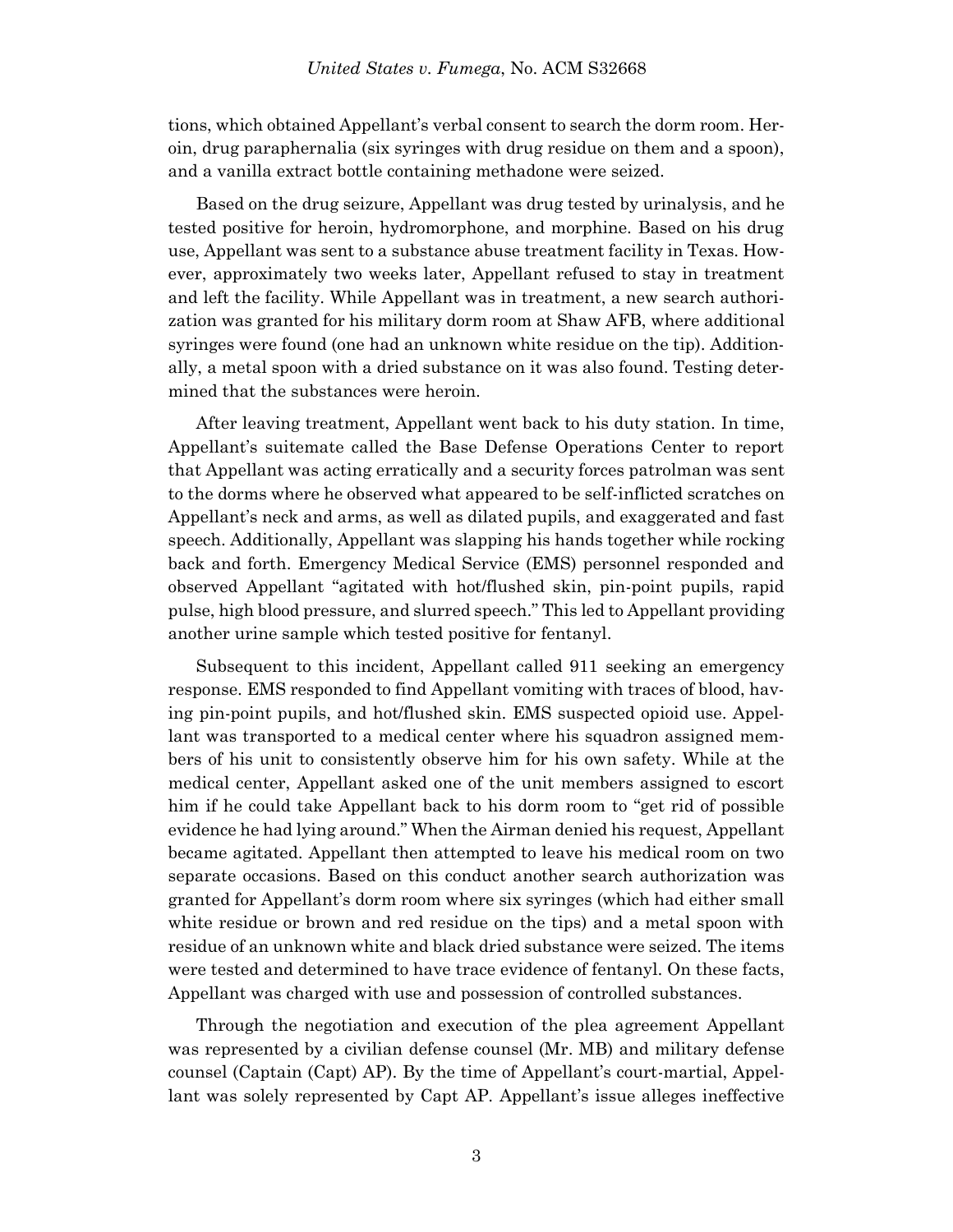assistance of counsel only with regard to Capt AP's representation. However, an appellate court must "evaluate the combined efforts of the defense as a team rather than evaluating the individual shortcomings of any single counsel." *United States v. Garcia*, 59 M.J. 447, 450 (C.A.A.F. 2004) (citing *United States v. McConnell*, 55 M.J. 479, 481 (C.A.A.F. 2001)).

#### **II. DISCUSSION**

As an initial matter, while Appellant raises one claim of ineffective assistance of counsel against Capt AP, he presents six discrete allegations. To support his claim, Appellant moved to attach a declaration, which we granted. In this declaration, Appellant alleges that Capt AP (1) failed to adequately prepare him for his guilty plea inquiry; (2) failed to adequately assist him in making his unsworn statement; (3) failed to properly advise him regarding sentencing character letters; (4) failed to admit mitigating evidence on his behalf; (5) disclosed information about his case to another client of Capt AP; and (6) failed to adequately advise him regarding his deferral options during clemency.

Upon Appellee's motion, we examined the six claimed deficiencies alleged by Appellant and found good cause to compel a declaration or affidavit only as to claims (2), (3), (4), and (6). We found that those claims stood apart from claims (1) and (5) in that we cannot fully resolve claims  $(2)$ ,  $(3)$ ,  $(4)$ , and  $(6)$ without piercing the privileged communications between Appellant and his trial defense counsel.

After considering the submitted declarations<sup>5</sup> and the record of trial, we find that Appellant fails to meet his burden with respect to his ineffective assistance of counsel claims.

#### **A. Additional Background**

l

In Appellant's offer to plead guilty, he acknowledged that he was satisfied with Capt AP and Mr. MB and "consider[ed] them competent." At his courtmartial, while discussing the plea agreement, the military judge had the following colloquy with Appellant:

[Military Judge (MJ)]: [Appellant], did you have enough time and opportunity to discuss this case with [Capt AP]?

[Appellant]: Yes, I did, sir.

<sup>5</sup> We considered Appellant's and trial defense counsel's declarations to resolve the raised issues. *See United States v. Jessie*, 79 M.J. 437, 442 (C.A.A.F. 2020) (holding Courts of Criminal Appeals may consider affidavits when doing so is necessary for resolving issues raised by materials in the record); *United States v. Polk*, 32 M.J. 150, 153 (C.M.A. 1991).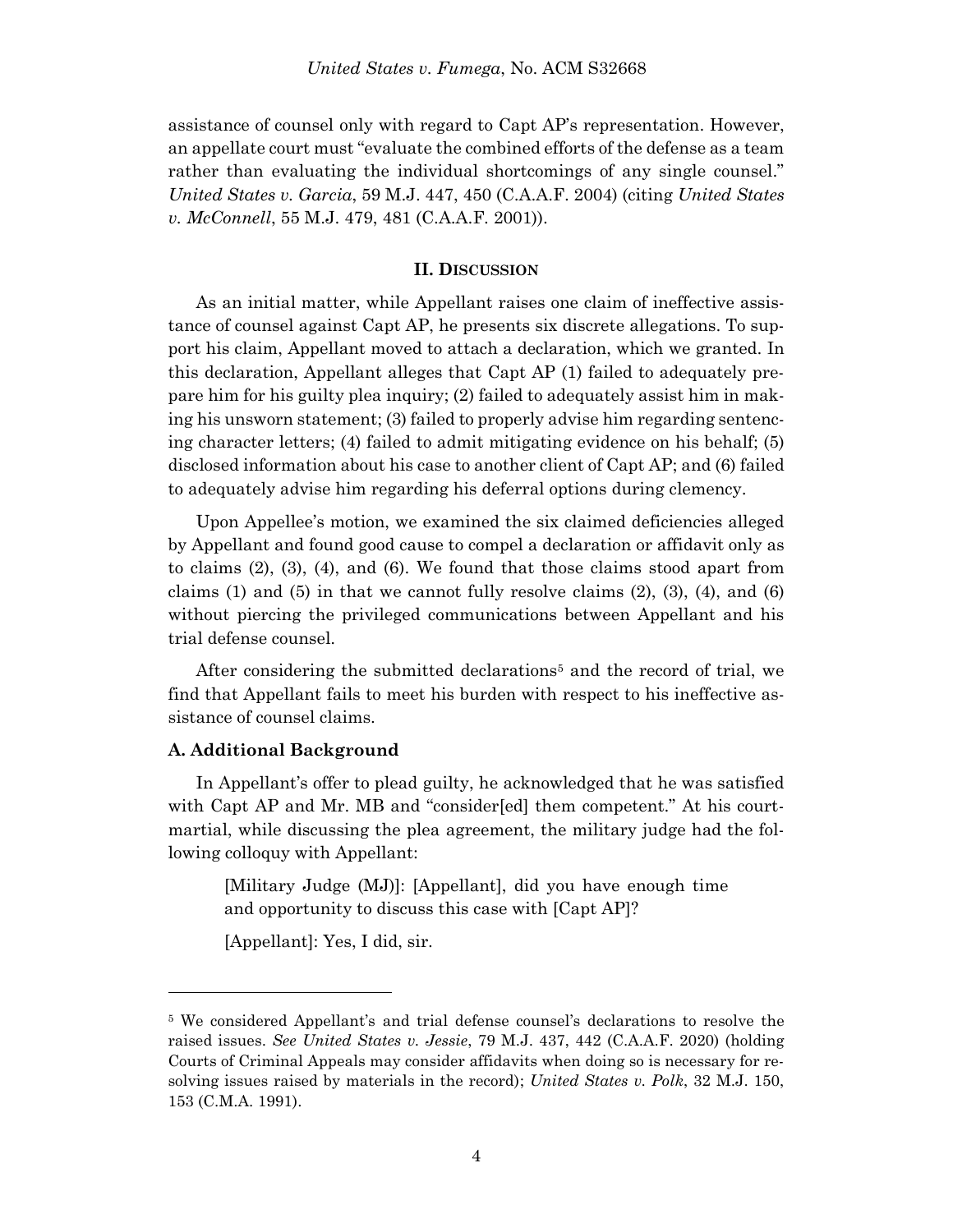MJ: Have you, in fact, consulted fully with your defense counsel and received the full benefit of his advice?

[Appellant]: Yes, I have, sir.

MJ: Are you satisfied that the defense counsel's advice is in your best interest?

[Appellant]: Yes, sir.

MJ: Are you satisfied with your defense counsel?

[Appellant]: Yes, sir.

In Capt AP's declaration, he explains that during the seven months of his representation of Appellant, he met with Appellant over a dozen times. Additionally, Capt AP explains that either he or his defense paralegal spoke with Appellant almost weekly. Capt AP also includes that he "was involved with [Appellant's] unit, attended treatment plan meetings with his providers, and advocated on [Appellant's] behalf to investigators and [the base] legal [office] to ensure he received treatment for his addiction instead of pretrial confinement."

#### **1. Inadequate Preparation for Appellant's Guilty Plea Inquiry**

As to his first claim of ineffectiveness, Appellant alleges that in preparation for his court-martial, he only met with Capt AP and the defense paralegal three to four times; that they discussed the guilty plea inquiry; that Capt AP helped him prepare for the questions the military judge would ask during the guilty plea inquiry; that Capt AP printed out a list of potential questions and answers based off their conversations; that Appellant was to read the typed out answers; and that the whole procedure for the court-martial was written out and scripted by Capt AP. Appellant further states that Capt AP told him that if he "ever became stumped," he would stop him and "whisper in [his] ear what to say."

Appellant complains, however, that there was one question the military judge asked him that was not part of his script. According to Appellant, the question was "how did you inject heroin," which caught Appellant by surprise. Nonetheless, according to Appellant, "I explained to the judge the best I could on the process of [intravenous] drug using." Appellant further complains that after the court-martial, Capt AP told him and his mother that "explaining to the judge in that depth was a very bad idea and did not help [their] case at all." Appellant claims he was "flabbergasted" because his trial defense counsel did nothing to "mitigate the question" or help him respond to it "properly." As previously noted, we did not order Capt AP to respond to this allegation.

#### **2. Inadequate Assistance of Appellant's Unsworn Statement**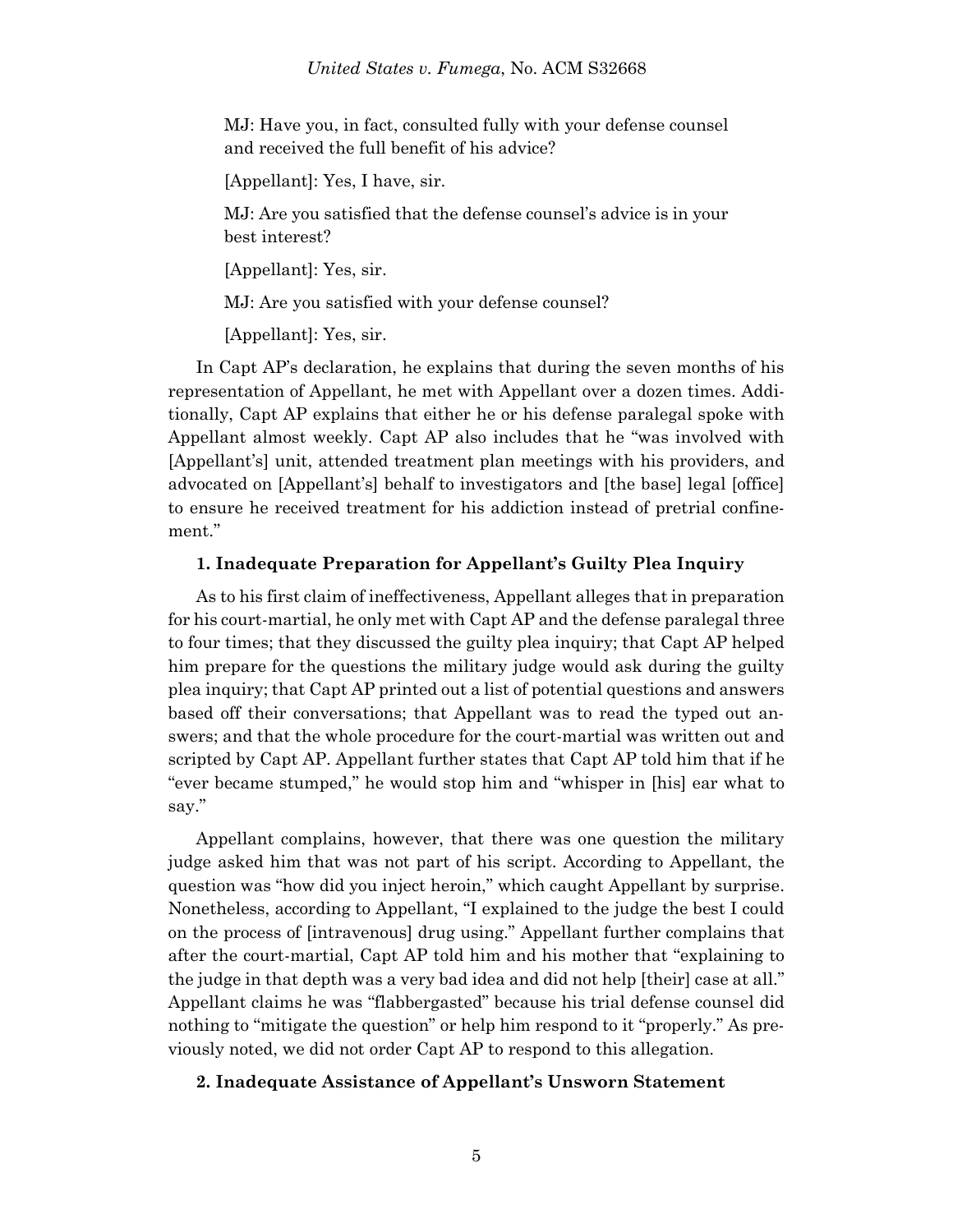As to his second claim of ineffectiveness, Appellant alleges that Capt AP explained to him that he could submit an unsworn statement at his court-martial. Appellant explains that he was instructed to draft the unsworn statement and send it to his trial defense counsel for review; that on the day of the courtmartial, Capt AP gave him the edited unsworn statement; that the unsworn statement was "drastically edited but especially the statement that [he] was to read in open court to the Judge;" and that the unsworn statement "was no longer in [his] own words and didn't even sound like [him]." Appellant claims that Capt AP "took out the parts where [he] discussed [his] sincere remorse for [his] actions and how distraught [he] was about ruining [his] military career." Appellant refers to the amended unsworn statement as "bland and distasteful . . . basically short and to the point."

Capt AP's declaration explains that on 7 July 2020, the defense paralegal sent Appellant the Area Defense Counsel (ADC) office's handout with instructions for the client's role in sentencing package preparation, including a draft unsworn statement, draft biography, photos, decorations, coins, and awards. According to Capt AP, Appellant was informed that any edits to his unsworn statement were only suggestions based on counsel's experience, and that Appellant had no obligation to accept the edits. Capt AP provided the court with the handout as well as an email showing that Capt AP gave Appellant a deadline of 13 July 2020 to return the needed documents, including the unsworn statement. Appellant did not meet the deadline. Capt AP's declaration also shows that the defense paralegal sent Appellant an email on 20 July 2020 that gave Appellant a new deadline of 22 July 2020 to submit the needed documents, including the unsworn statement. According to another attachment to Capt AP's declaration, Appellant also missed this deadline and sent his trial defense counsel the draft unsworn statement on 4 August 2020. Capt AP declares he made changes to the unsworn statement and included, as an attachment to that declaration, Appellant's original drafted unsworn statement and the final version as it appears in the transcript of the record of trial when Appellant read the statement in open court.

# **3. Failure to Properly Advise Appellant Regarding Sentencing Character Letters**

With regard to his third alleged claim of ineffectiveness, Appellant argues that Capt AP told him that he could only have family members write character statements and because of this, he only had two family members write letters on his behalf. Furthermore, Appellant states that he could have gotten "numerous of [his] old supervisors to write character letters on [his] behalf."

Capt AP responds by providing an attachment that was provided to Appellant, explaining how he could request character letters or testimony (including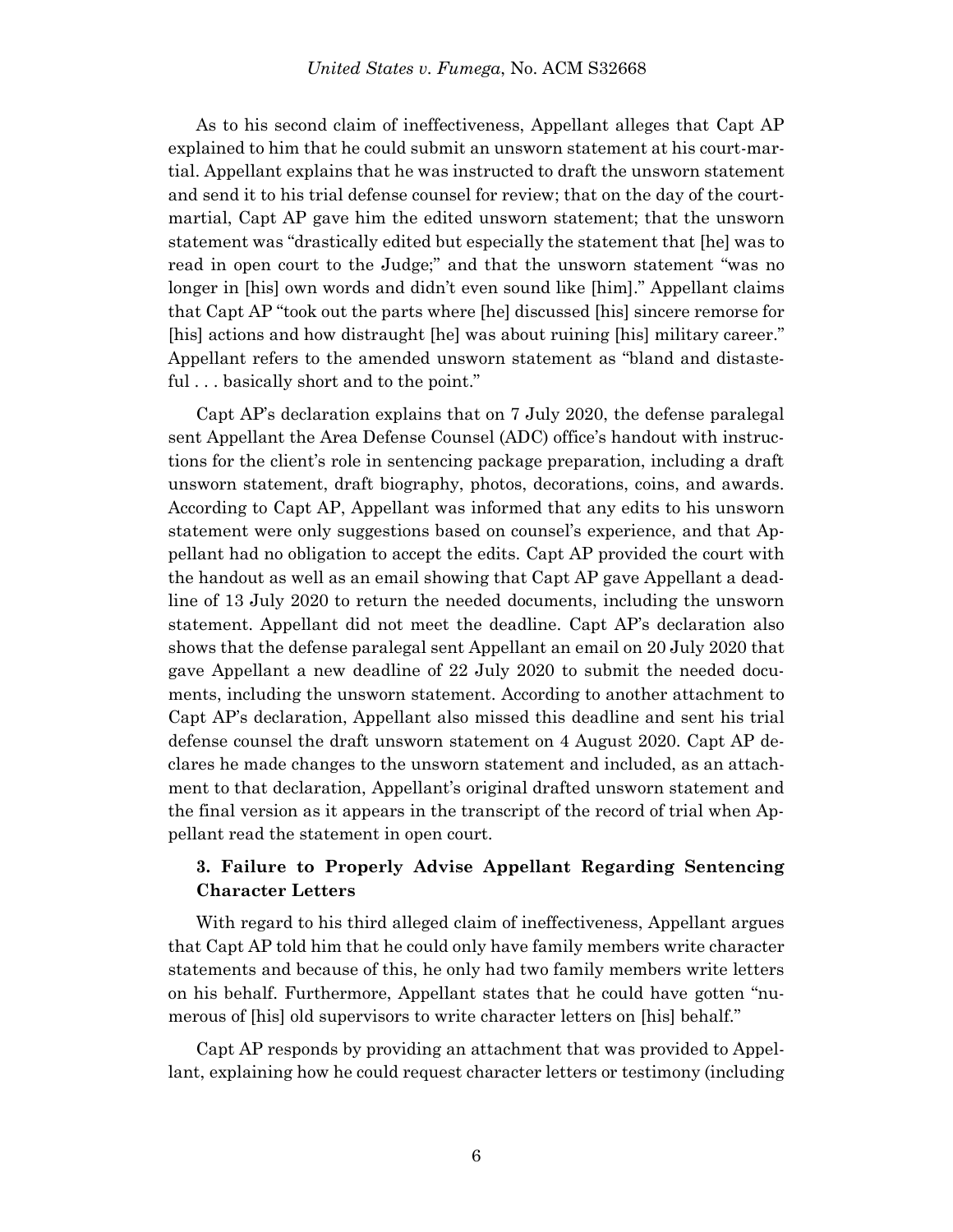from co-workers). Additionally, Capt AP "engaged with several individuals, including [Appellant's] [f]irst [s]ergeant and roommate to obtain their assessment of [Appellant] and identify any other potential people he associated with, in the hope that additional coworkers could be identified." However, Capt AP further explains that "[e]veryone our office spoke to identified [Appellant] as a loner and knew of no additional persons to contact."

### **4. Failure to Admit Mitigating Evidence on Appellant's Behalf**

With regard to his fourth allegation of ineffectiveness, Appellant claims that he had multiple drug tests from the intensive outpatient treatment program that were negative for drugs and his trial defense counsel did not introduce them at sentencing.

As to the issue of negative drug tests, and according to his declaration, Capt AP reviewed the records and all submissions received from Appellant, and the ADC office had no record of any negative tests or any requests from Appellant to have those matters included as mitigation in his package.

### **5. Disclosing Appellant's Case Information to Another Client**

As to his fifth alleged ineffectiveness claim, Appellant states that his trial defense counsel shared information about his case with Airman G, who was another of Capt AP's clients. Appellant alleges that he and Airman G were incarcerated together, that Airman G would harass him, and that Appellant "almost got in trouble and got my good time taken away which would have added to my sentence." We did not order Capt AP to respond to this allegation.

# **6. Inadequate Advice to Appellant Regarding his Deferral Options During Clemency**

With regard to his sixth allegation of ineffectiveness, Appellant claims that Capt AP advised that he should not request a deferment because there was no way that it would ever be granted, and that all he could do was to request a waiver and ask that the money be transferred to his mother.

In response, Capt AP explains that Appellate Exhibit IX, *Post-Trial and Appellate Rights Advisement*, which he also provides as an attachment to his declaration, shows that Appellant was fully advised of his post-trial and appellate rights. Specifically, the post-trial rights advisement advised Appellant, *inter alia*, on the types of forfeiture, their effective dates, and an explanation of deferment and waiver. Capt AP describes the advice to Appellant in his declaration:

I explained to [Appellant] that deferral was highly unlikely, as his particular circumstances did not warrant deferral based on my experience. As a result of his heroin use, he had overex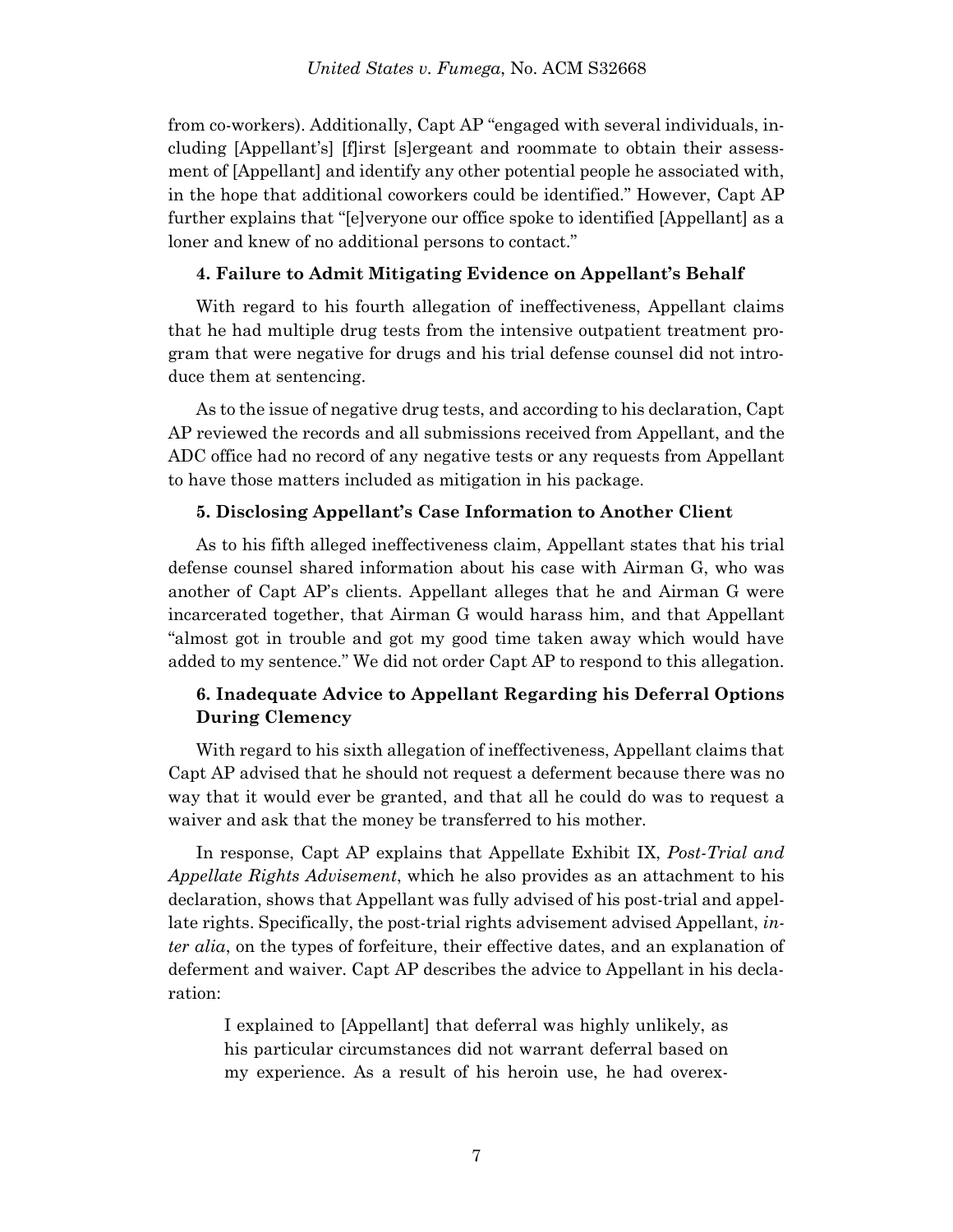tended on his credit cards and was in significant debt. I did express that although it was a long shot and with a low likelihood of success, the only other option was to do a "[H]ail [M]ary" and request waiver in the hope that the [c]onvening [a]uthority might just be inclined to waive and allow him to use the last of his last Air Force pay to start to pay down some of that debt. We discussed that success was highly unlikely, and that seeking deferral, simply to be obligated to pay at a later time would not have been a solution to his then-financial situation.

Appellant's clemency submission begins with trial defense counsel's memorandum which argues that "[g]ranting [Appellant's] clemency request grants him and his mother some slight financial relief if the automatic forfeitures are waived." Then in his portion of the clemency petition, Appellant asked the convening authority to waive forfeitures, explaining that he was in "extensive debt," that he was not making enough money to pay his bills, and that his mother was paying his bills while he was in confinement, but that his mother had "her own struggles" and Appellant did not want to contribute to "her issues." Appellant explained that "[d]espite fighting [his] way through addiction and to sobriety, [he was] still left with the financial consequences of [his] past addiction." Additionally, Appellant states "the forfeiture of pay penalizes me and my family by extension." Appellant concludes his request by explaining:

I understand the Air Force has no obligation to help me in this matter, and in-fact, it is not a charity organization. I ask that you please consider the minimal negative impact to the mission by allowing me to continue to receive full E-1 pay while in confinement, and balance it against the benefit that it will provide to myself and more importantly, my mother.

## **B. Law**

We review claims of ineffective assistance of counsel de novo. *United States v. Akbar*, 74 M.J. 364, 379 (C.A.A.F. 2015) (citation omitted). Appellate courts give great deference to trial defense counsel's judgments and presume "counsel's conduct falls within the wide range of reasonable professional assistance." *United States v. Morgan*, 37 M.J. 407, 409 (C.M.A. 1993) (citing *Strickland v. Washington*, 466 U.S. 668, 689 (1984)).

Ineffective assistance of counsel claims are analyzed under the test set out by the United States Supreme Court in *Strickland* and consider "(1) whether counsel's performance fell below an objective standard of reasonableness; and (2) if so, whether, but for the deficiency, the result would have been different." *United States v. Gutierrez*, 66 M.J. 329, 331 (C.A.A.F. 2008) (citation omitted). An appellant has the burden to demonstrate "both deficient performance and prejudice." *Id*.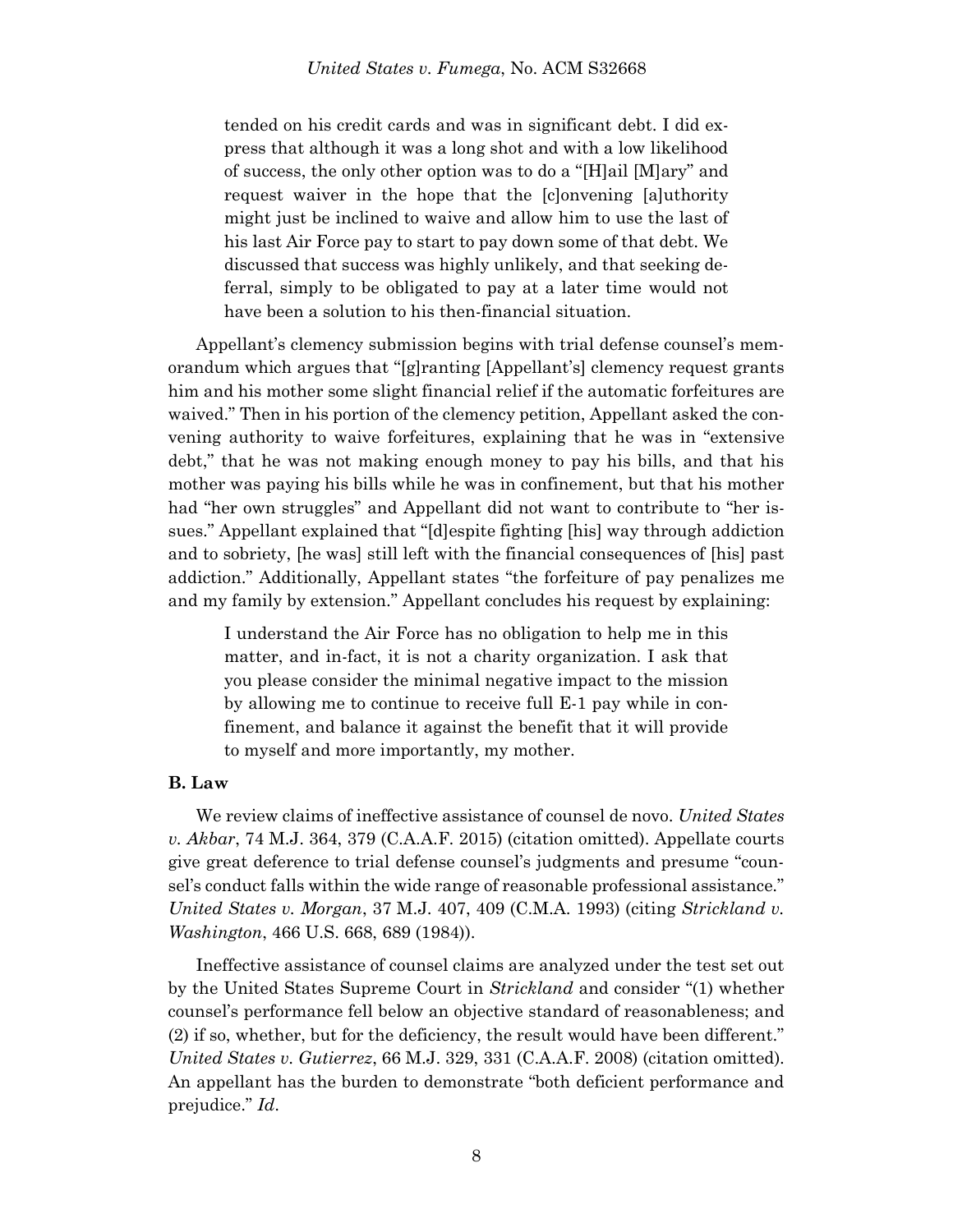The United States Court of Appeals for the Armed Forces (CAAF) recast the *Strickland* standard by asking:

1. Are appellant's allegations true; if so, "is there a reasonable explanation for counsel's actions"?

2. If the allegations are true, did defense counsel's level of advocacy "fall measurably below the performance . . . [ordinarily expected] of fallible lawyers"?

3. If defense counsel was ineffective, is there "a reasonable probability that, absent the errors," there would have been a different result?

*United States v. Gooch*, 69 M.J. 353, 362 (C.A.A.F. 2011) (alterations in original) (quoting *United States v. Polk*, 32 M.J. 150, 153 (C.M.A. 1991)).

In conducting an analysis of an ineffective assistance of counsel claim, courts begin with the presumption of competence announced in *United States v. Cronic*, 466 U.S. 648, 658 (1984). "[T]he burden rests on the accused to demonstrate a constitutional violation." *Id*. An appellant overcomes the presumption of competence only when he shows there were "errors so serious that counsel was not functioning as the 'counsel' guaranteed the defendant by the Sixth Amendment." *Strickland*, 466 U.S. at 687. This court does "not measure deficiency based on the success of a trial defense counsel's strategy, but instead examine[s] 'whether counsel made an objectively reasonable choice in strategy' from the available alternatives." *Akbar*, 74 M.J. at 379 (quoting *United States v. Dewrell*, 55 M.J. 131, 136 (C.A.A.F. 2001)).

For this reason, defense counsel receive wide latitude in making tactical decisions. *Cullen v. Pinholster*, 563 U.S. 170, 195 (2011) (citing *Strickland*, 466 U.S. at 689). This also applies to trial defense counsel's strategic decisions. *Morgan*, 37 M.J. at 410. Moreover, "[t]he likelihood of a different result must be substantial, not just conceivable." *Harrington v. Richter*, 562 U.S. 86, 112 (2011) (citation omitted). In making this determination, courts must be "highly deferential" to trial defense counsel and make every effort "to eliminate the distorting effects of hindsight, to reconstruct the circumstances of counsel's challenged conduct, and to evaluate the conduct from counsel's perspective at the time." *Strickland*, 466 U.S. at 689. This specifically applies to sentencing.

However, as to the disposition of claims, the CAAF has instructed that "[i]f it is easier to dispose of an ineffectiveness claim on the ground of lack of sufficient prejudice, [then] that course should be followed." *Id*. (first alteration in original). "When there is an allegation that counsel was ineffective in the sentencing phase of the court-martial, we look to see 'whether there is a reasonable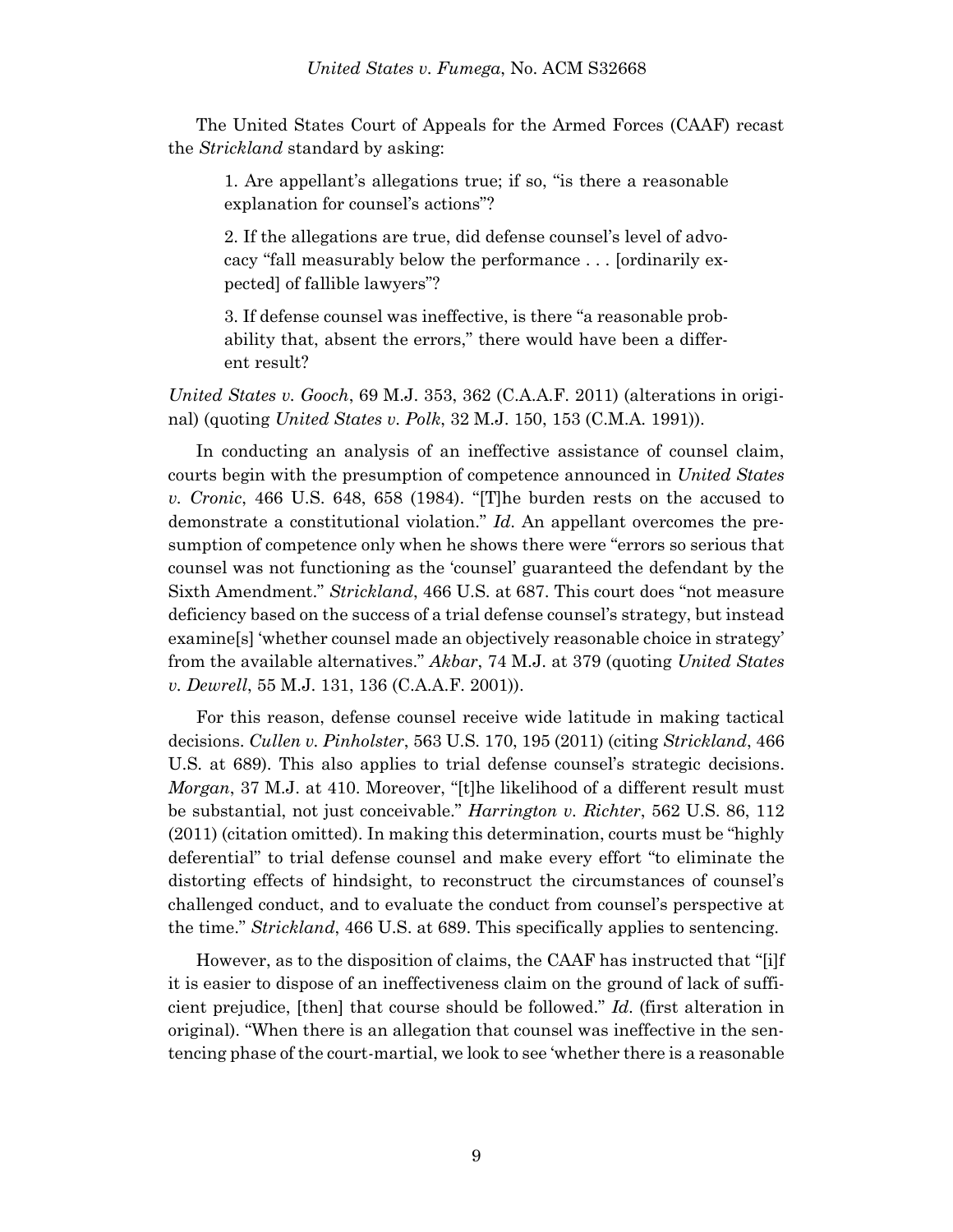probability that, but for counsel's error, there would have been a different result.'" *United States v. Captain*, 75 M.J. 99, 103 (C.A.A.F. 2016) (citation omitted).

In determining whether to grant a post-trial hearing to resolve a factual matter pursuant to *United States v. DuBay*, 37 C.M.R. 411 (C.M.A. 1967), we are guided by the standard enunciated in *United States v. Ginn*, 47 M.J. 236 (C.A.A.F. 1997). Courts of Criminal Appeals do not "decide disputed questions of fact pertaining to a post-trial claim, solely or in part on the basis of conflicting affidavits submitted by the parties." *Id.* at 243. Instead we review the six principles for determining whether a *DuBay* hearing is appropriate. They are:

First, if the facts alleged in the affidavit allege an error that would not result in relief even if any factual dispute were resolved in appellant's favor, the claim may be rejected on that basis.

Second, if the affidavit does not set forth specific facts but consists instead of speculative or conclusory observations, the claim may be rejected on that basis.

Third, if the affidavit is factually adequate on its face to state a claim of legal error and the Government either does not contest the relevant facts or offers an affidavit that expressly agrees with those facts, the court can proceed to decide the legal issue on the basis of those uncontroverted facts.

Fourth, if the affidavit is factually adequate on its face but the appellate filings and the record as a whole "compellingly demonstrate" the improbability of those facts, the court may discount those factual assertions and decide the legal issue.

Fifth, when an appellate claim of ineffective representation contradicts a matter that is within the record of a guilty plea, an appellate court may decide the issue on the basis of the appellate file and record . . . unless the appellant sets forth facts that would rationally explain why he would have made such statements at trial but not upon appeal.

Sixth, the Court of Criminal Appeals is required to order a factfinding hearing only when the above-stated circumstances are not met.

*United States v. Sales*, 56 M.J. 255, 258 (C.A.A.F. 2002) (omission in the original) (citing *Ginn*, 47 M.J. 236).

When deciding whether to take action on the sentence, a convening authority may defer parts of the sentence, including adjudged forfeitures. *United*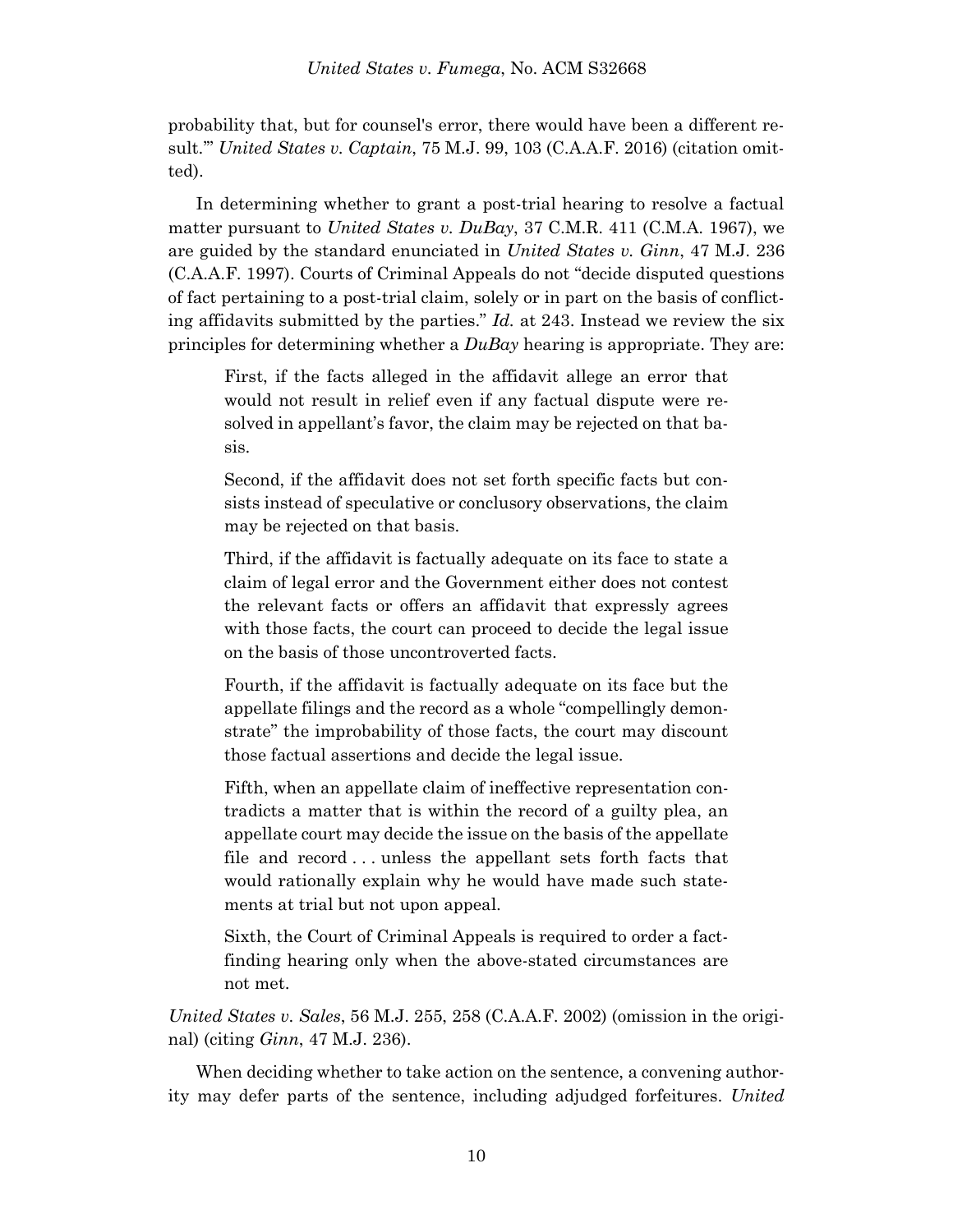*States v. Lundy*, 60 M.J. 52, 54 (C.A.A.F. 2004). "If the accused has dependents, however, the convening authority has discretion to waive all or part of the mandatory forfeitures for a period not to exceed six months." *Id*. The distinction between requests for deferment and waiver of forfeitures are explained in Articles 57 and 58b, UCMJ, 10 U.S.C. §§ 857, 858b, as well as Rule for Courts-Martial (R.C.M.) 1103. R.C.M. 1103(h)(3) defines "dependent" for the purpose of waiver of automatic forfeitures as "any person qualifying as a 'dependent' under 37 U.S.C.  $\S$  [401." The law is clear that "the accused shall have the burden of showing that the interests of the accused and the community in deferral outweigh the community's interests in imposition of the punishment on its effective date." R.C.M. 1103(d)(2). The rule also provides the factors that the convening authority is to consider upon the filing of a request for deferral. R.C.M.  $1103(d)(2)$  lists the factors as:

the probability of the accused's flight; the probability of the accused's commission of other offenses, intimidation of witnesses, or interference with the administration of justice; the nature of the offenses (including the effect on the victim) of which the accused was convicted; the sentence adjudged; the command's immediate need for the accused; the effect of deferment on good order and discipline in the command; the accused's character, mental condition, family situation, and service record.

For an appellant to show prejudice for purposes of ineffective assistance of counsel claims in this area, "[v]ague or general intimations" about the "particular nature of the materials" that would or could have been submitted in a clemency petition are insufficient to show prejudice. *United States v. Pierce*, 40 M.J. 149, 151 (C.M.A. 1994). Instead, "[w]hen factual information is central to an ineffectiveness claim, it is the responsibility of the [appellant] to make every feasible effort to obtain that information and bring it to the attention of the appellate court." *United States v. Moulton*, 47 M.J. 227, 230 (C.A.A.F. 1997).

## **C. Analysis**

As to Appellant's first allegation, that his trial defense counsel failed to adequately prepare him for his guilty plea inquiry, we find that Appellant has not met his burden. Following the guidance of our superior court, we find it appropriate to resolve Appellant's claim on a lack of sufficient prejudice. *Captain*, 75 M.J. at 103. Even if Appellant's allegations regarding Capt AP's performance in preparing him for this guilty-plea inquiry and failing to whisper the answers to him during the plea inquiry were true, and even if Capt AP's actions fell appreciably below the performance expected of a fallible lawyer, we see no "reasonable probability" that, absent these errors, "there would have been a different result" in Appellant's decision to plead guilty or in the sentence adjudged by the military judge. *Id*.; s*ee also Gooch*, 69 M.J. at 362. Instead, we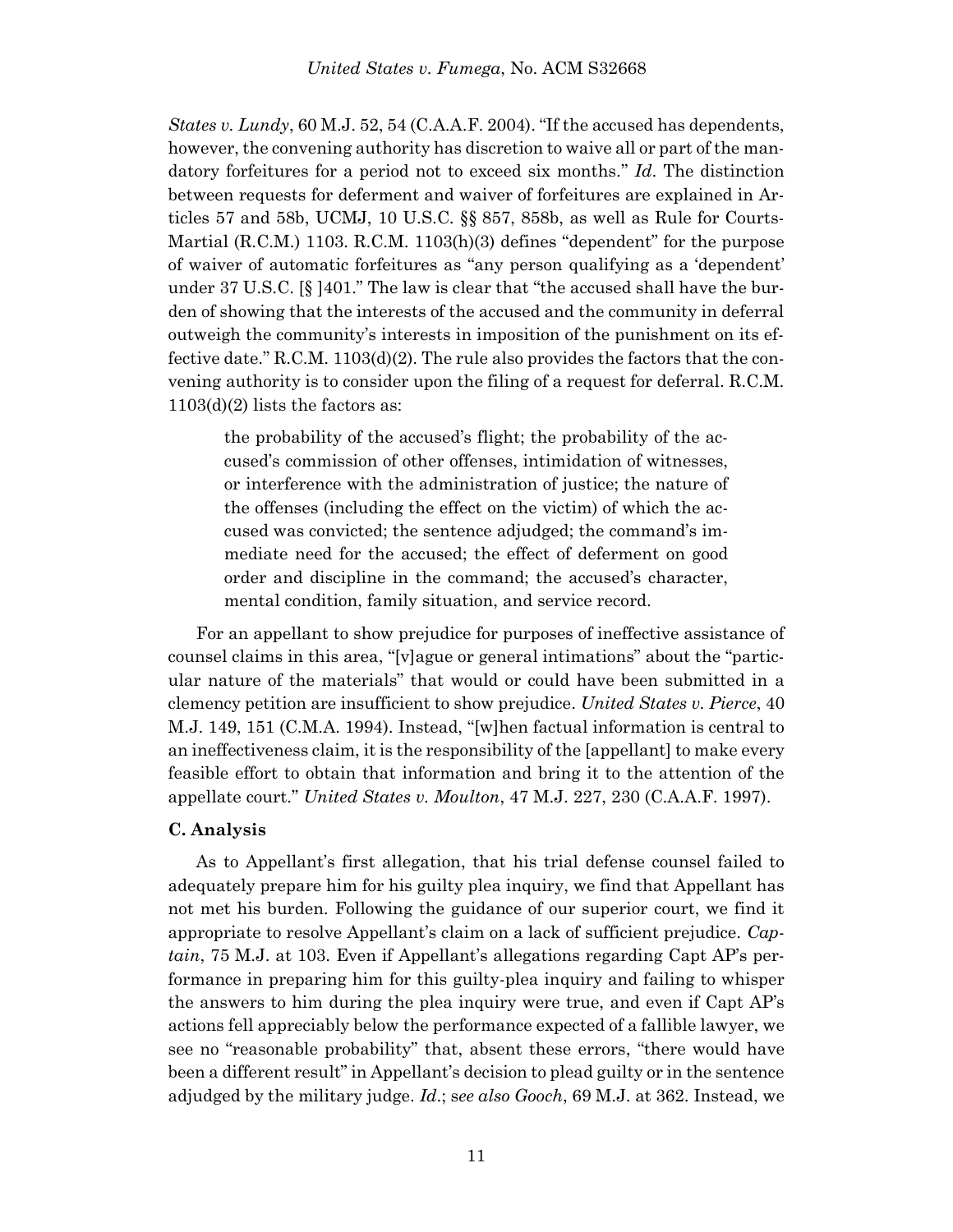find the opposite to be true. The military judge asked Appellant a question which he felt needed to be flushed out further and Appellant answered the question in depth. Additionally, we find this was not likely going to sway the military judge, but instead anticipate that an individual who gives a more thorough accounting of his misconduct demonstrates a desire to accept responsibility more so than an accused who tries to minimize his conduct.

With regard to Appellant's second allegation, that his trial defense counsel failed to adequately assist Appellant in making his unsworn statement, we find that Appellant has not met his burden. Here, while we find that Appellant's affidavit is factually adequate on its face, we further find that the appellate filings and the record as a whole "compellingly demonstrate" the improbability of Appellant's allegations. As such, we discount those factual assertions and decide the legal issue. We start by answering the question of whether Appellant's allegations are true; if so, is there a reasonable explanation for counsel's actions. The email attachments to Capt AP's affidavit demonstrate that the ADC office attempted several times to get Appellant to draft the unsworn statement, and Appellant simply did not meet the reasonable deadlines set by the ADC office. We find that Capt AP did make suggested edits to the unsworn statement that Appellant prepared, but further find that Appellant's original version of the unsworn statement and the one that he ultimately gave at his court-martial are not "drastically" different through the editing process as Appellant claims. Therefore, we find Appellant's allegations against his trial defense counsel true in that he edited Appellant's unsworn statement, but find a reasonable explanation for counsel's actions. As such, Appellant is not entitled to relief on this claim.

As to Appellant's third allegation, that his trial defense counsel failed to properly advise Appellant regarding sentencing character letters, we find that Appellant has not met his burden. We again find it appropriate to resolve Appellant's claim on a lack of sufficient prejudice. Even if Appellant's allegations regarding obtaining character letters from old supervisors were true, we see no reasonable probability that there would have been a different result in the sentence adjudged by the military judge. Just as important, Appellant does not identify which old supervisors would have been willing to write character letters for him, what they would have written, or how their character letters would have changed the sentence. Therefore, Appellant is not entitled to relief on this claim.

With regard to Appellant's fourth allegation, that his trial defense counsel failed to admit mitigating evidence on Appellant's behalf, we again find that Appellant has not met his burden. We also find it appropriate to resolve this claim on a lack of sufficient prejudice. Even if Appellant's claim that he provided negative tests to his attorney were true, we see no reasonable probability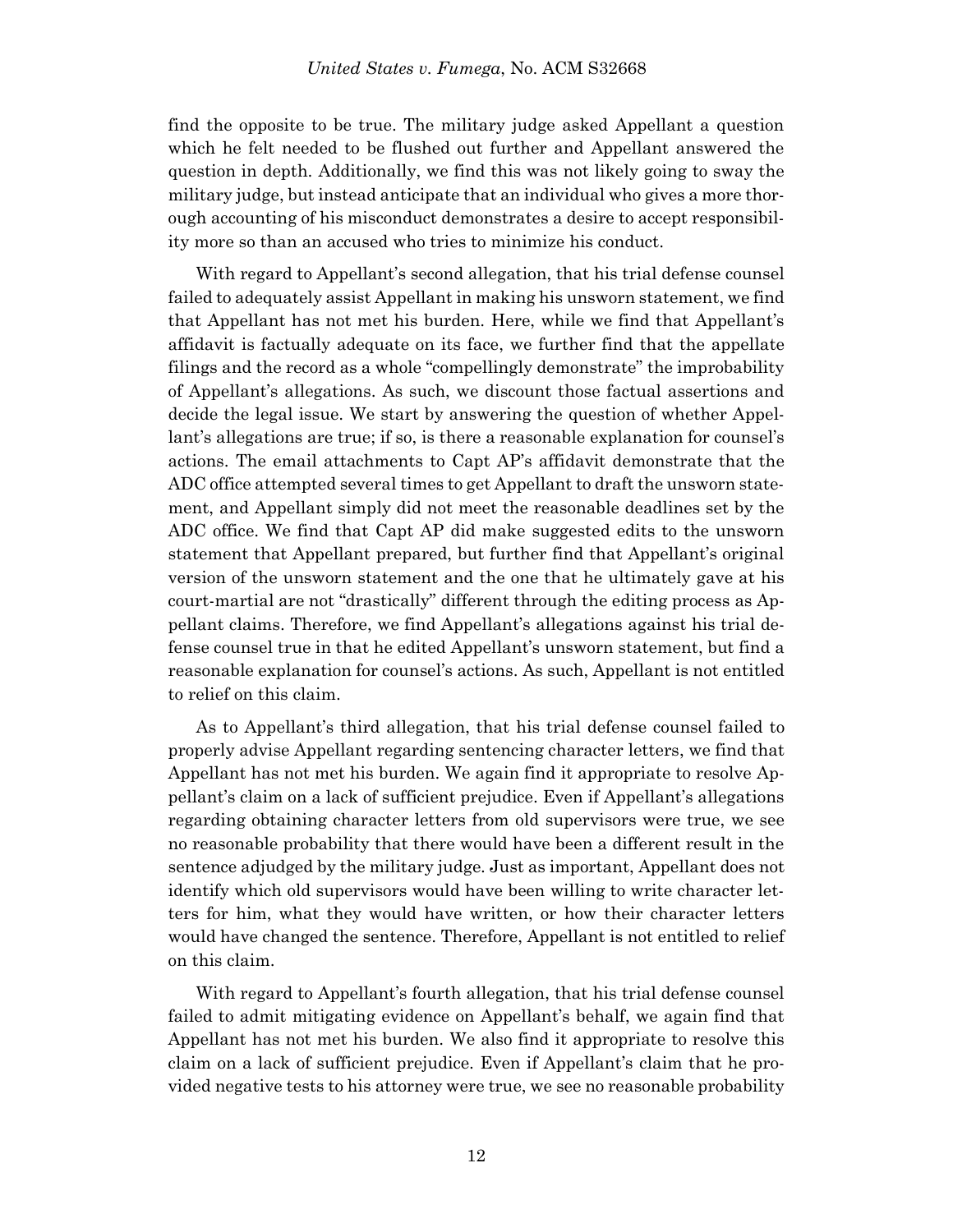there would have been a different result in the sentence adjudged by the military judge. This is especially true since Appellant himself conveyed that information to the military judge during his unsworn statement when he said, "Today I am 128 days clean, and I live a much happier, fulfilling life." Additionally, even if Capt AP had negative tests to submit, we can easily see why strategically he would choose not to admit them when there was so much evidence of positive tests as well. This is the very reason trial defense counsel receive wide latitude in making strategic and tactical decisions. Accordingly, Appellant is not entitled to relief on this claim.

As to Appellant's fifth allegation, that his trial defense counsel disclosed Appellant's case information to another client, we again find that Appellant has not met his burden. This claim is also appropriate to resolve on a lack of sufficient prejudice. Even if Appellant's allegations that Capt AP shared information about his case were true, we see no reasonable probability that absent the errors there would have been a different result in Appellant's decision to plead guilty or in the sentence adjudged by the military judge. As such, Appellant is not entitled to relief on this claim.

Finally, with regard to Appellant's sixth allegation, that his trial defense counsel failed to adequately advise him regarding his deferral options during clemency, we find Appellant has not met his burden with respect to prejudice. Nonetheless, we find Capt AP not only misadvised Appellant, his advice was deficient under the circumstances here. This is because a convening authority can waive automatic forfeitures for a period not to exceed six months, but only if an appellant has a dependent. Article 58b(b), UCMJ, 10 U.S.C. § 858b(b). If there are no dependents, then denial of waiver would be the expected result. *See*, *e.g.*, *United States v. Hill*, No. ACM S32469, 2017 CCA LEXIS 718, at \*6 (A.F. Ct. Crim. App. 21 Nov. 2017) (unpub. op.) (convening authority can waive automatic forfeitures "if there are dependents to receive the waived amount").

While deferral might have been unlikely—as trial defense counsel assessed would be the case here—waiver of forfeitures was not authorized because, as Appellant made it clear in his clemency request, the waiver was intended for his mother, and not for any identified dependent. *See* R.C.M. 1103(h)(3) (citing 37 U.S.C. § 401). Even so, trial defense counsel misadvised Appellant to "request waiver in the hope that the [c]onvening [a]uthority might just be inclined to waive" mandatory forfeitures, as explained in counsel's declaration. Such advice was premised on the convening authority and other officials disregarding R.C.M. 1103(h)(3) and, in turn, 37 U.S.C. § 401. As explained above, waiver of forfeitures is available only for the benefit of a legal dependent. Trial defense counsel's advice to Appellant and submission of a waiver request on Appellant's behalf were deficient because both decisions were premised on government officials, especially the convening authority, acting contrary to law.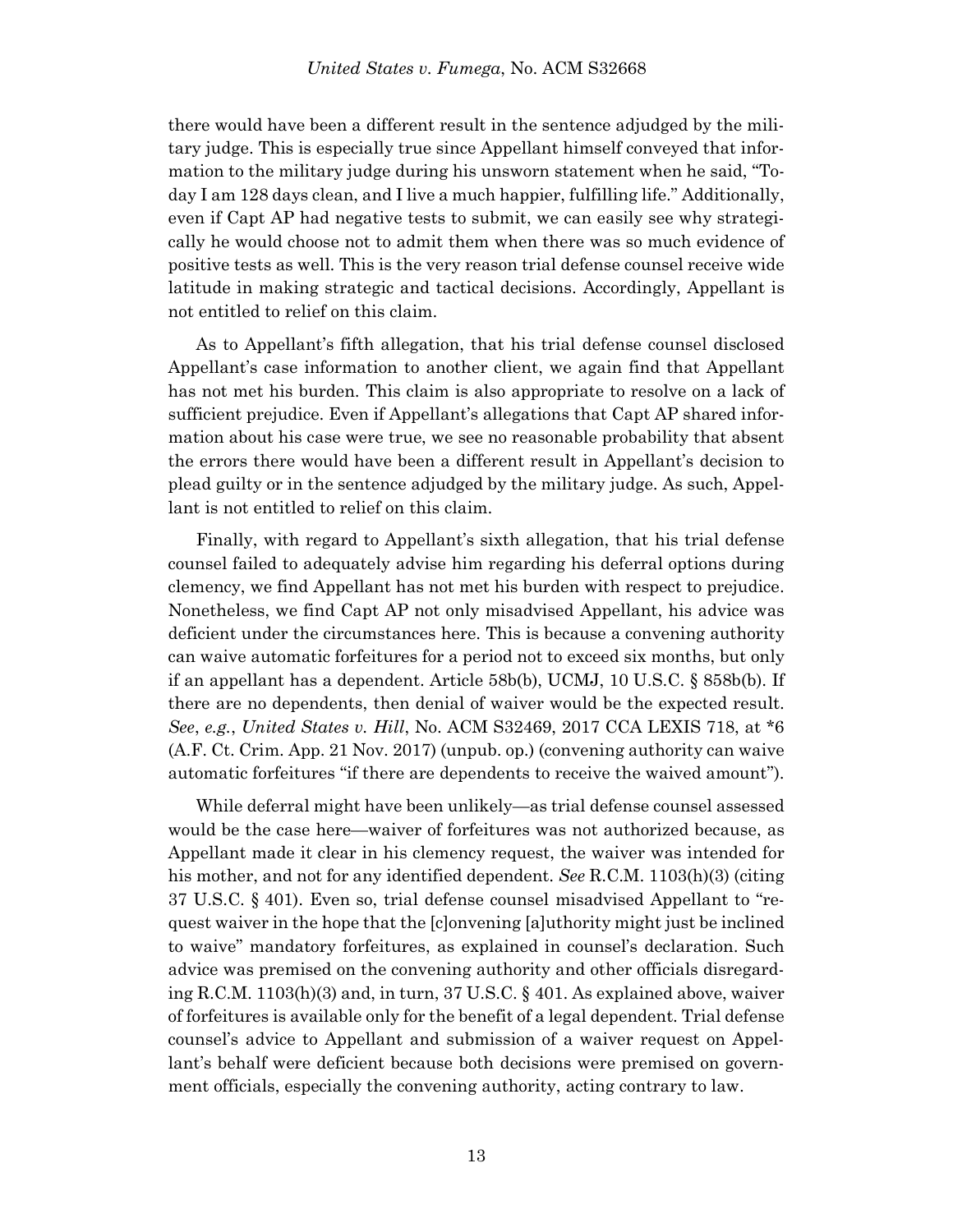A trial defense counsel's deficiency in post-trial representation is tested for prejudice. *United States v. Lee*, 52 M.J. 51, 53 (C.A.A.F. 1999). When the convening authority's discretion to grant relief to an accused is of a "highly discretionary nature . . . , the threshold for showing prejudice is low." *Id.* In such cases, when evaluating for prejudice under the final *Strickland* prong, the CAAF "will give an appellant the benefit of the doubt and find that 'there is material prejudice to the substantial rights of an appellant if there is an error and the appellant 'makes some colorable showing of possible prejudice.'" *Id.* (quoting *United States v. Wheelus*, 49 M.J. 283, 289 (1998) (quoting *United States v. Chatman*, 46 M.J. 321, 323-24 (1997))); *see also Strickland*, 466 U.S. at 694 ("The [appellant] must show that there is a reasonable probability that, but for counsel's unprofessional errors, the result of the proceeding would have been different. A reasonable probability is a probability sufficient to undermine confidence in the outcome.").

Consistent with *Lee*, and specifically with regard to claims of ineffective assistance when counsel fails to request a deferment or waiver of forfeitures, the CAAF has directed this court to apply a "colorable showing of possible prejudice" standard. *United States v. Thompson*, 69 M.J. 456 (C.A.A.F. 2010) (mem.) (vacating decision in *United States v. Thompson*, 69 M.J. 516 (A.F. Ct. Crim. App. 2010), and remanding for further review to apply the "'colorable showing of possible prejudice' standard in *United States v. Lee*, 52 M.J. 51, 53 (C.A.A.F. 1999), in light of *Strickland v. Washington*, 466 U.S. 668, 104 S. Ct. 2052, 80 L. Ed. 2d 674 (1984)").

Although a close call, Appellant has not established a colorable showing of possible prejudice. By virtue of being sentenced to both confinement and a punitive discharge at a special court-martial, Appellant was required by operation of law to forfeit two-thirds of all pay during his period of confinement. Article 58b(a)(1), UCMJ, 10 U.S.C. § 858b(a)(1). However, these "automatic" or "mandatory" forfeitures commenced on the date that was 14 days after the date on which the sentence was adjudged. Articles  $57(a)(1)(A)$  and  $58b(a)(1)$ , UCMJ, 10 U.S.C. §§ 857(a)(1)(A), 858b(a)(1). Appellant's adjudged reduction in grade similarly went into effect 14 days after his sentence was adjudged by operation of Article 57, UCMJ. Until that occurred, Appellant was entitled to receive his full pay.

To put the deferral issue in perspective, based on Appellant's sentencing date of 26 August 2020 and an entry of judgment (EoJ) of 11 September 2020, 6 we know in hindsight that Appellant would have received an additional two days of two-thirds pay if a deferral had been requested and approved by the convening authority. *See* Article 57(b), UCMJ, 10 U.S.C. § 857(b) ("deferral

l

<sup>6</sup> The convening authority's Decision on Action is dated 4 September 2020.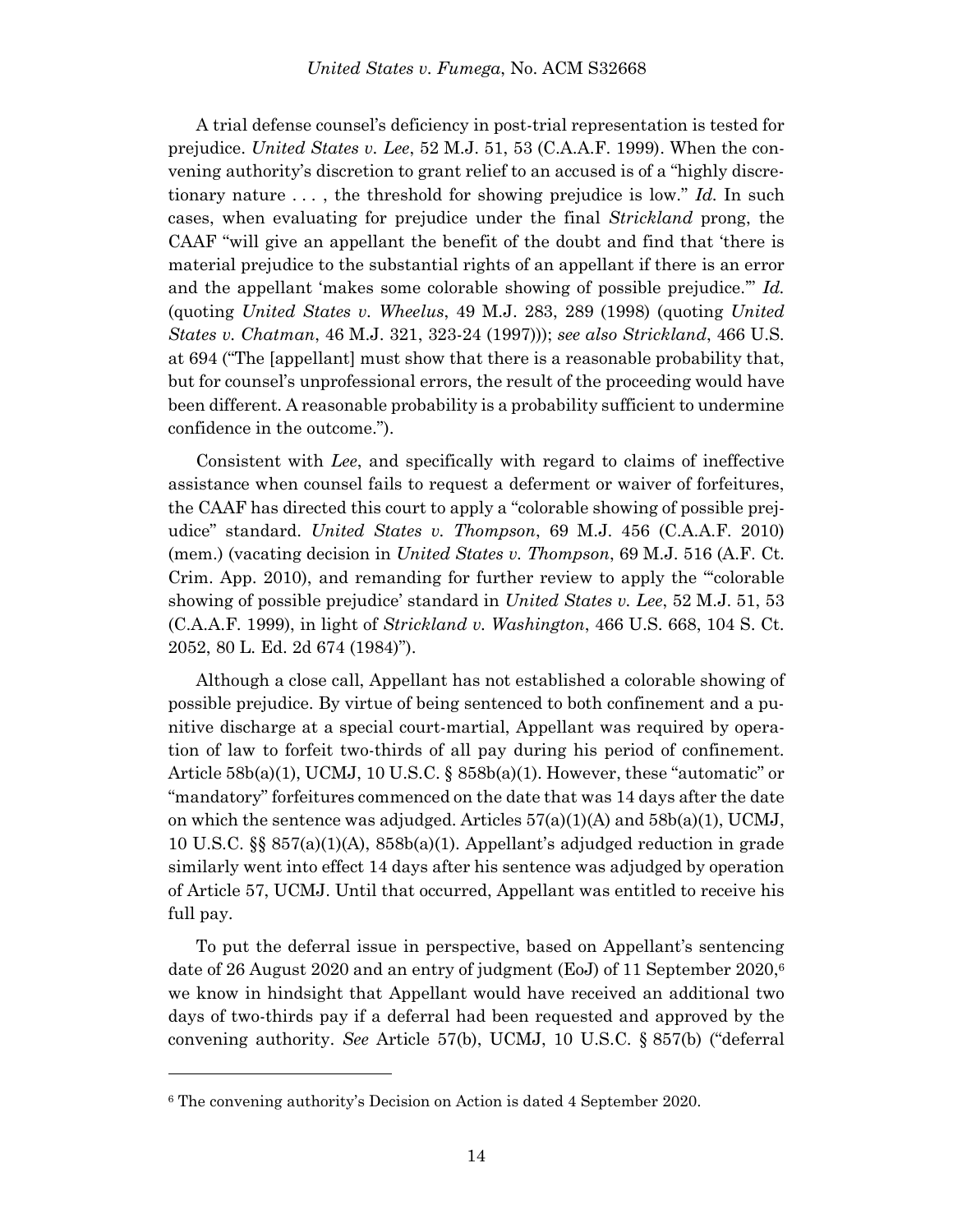shall terminate upon entry of judgment"). This is because the EoJ was signed 16 days after sentencing, or 2 days after commencement of automatic forfeitures. However, at the time Appellant sought clemency—Appellant's clemency request is dated 2 September 2020 (and trial defense counsel's submission on behalf of Appellant is dated the day before Appellant's)—there was no assurance the EoJ would be delayed past 9 September 2020, after which Appellant would first realize a financial benefit from deferral, if the deferral had been requested by Appellant and granted by the convening authority.

"An appellate court's evaluation of attorney performance is made from counsel's perspective at the time of the conduct in question." *United States v. Marshall*, 45 M.J. 268, 270 (C.A.A.F. 1996) (citing *Strickland*, 466 U.S. at 689). At the time clemency was sought in early September 2020, there was no assurance that deferment, if granted, would have been consequential. Although it is not the model of clarity, based on the court's understanding of Capt AP's declaration, Capt AP counseled Appellant to use his remaining military pay between sentencing and EoJ to make payment to Appellant's own debts because given the pace at which the EoJ could be signed, deferral was not likely to make much of a dent in his financial situation, *if any*, as so few days of pay might be available after 9 September 2020. In contrast, if waiver were authorized by law and made effective at sentencing, Appellant would have had no legal entitlement to this pay as that right would belong to someone else.

Additionally, at the time Appellant sought clemency from the convening authority, trial defense counsel believed deferment was unlikely. We agree and find no reasonable likelihood the convening authority would have granted relief. An appellant asserting that he would have requested a deferral if he had been advised properly is not enough. *See United States v. Key*, 57 M.J. 246, 249 (C.A.A.F. 2002). There is nothing before us including any offer of proof regarding what he would or could have submitted to support his deferral request. However, assuming Appellant would have justified the deferral request based on the same basis he relied upon for his waiver request (his debt and the financial stress on his family), we do not find it sufficient as a colorable showing of possible prejudice. The convening authority would have considered his request and, pursuant to R.C.M. 1103(d)(2), weighed it against the nature of his offenses which included intravenous drug use on multiple occasions, repeatedly storing drugs and drug paraphernalia in his Air Force dorm room, leaving a substance abuse treatment facility shortly after arriving, continuing drug use after leaving the treatment facility, asking a fellow Airman to help him destroy evidence, and his very short service record. Based on this, we cannot find any reasonable probability that there would have been a different result in the convening authority's decision.

Thus, Appellant is not entitled to relief on his claims.